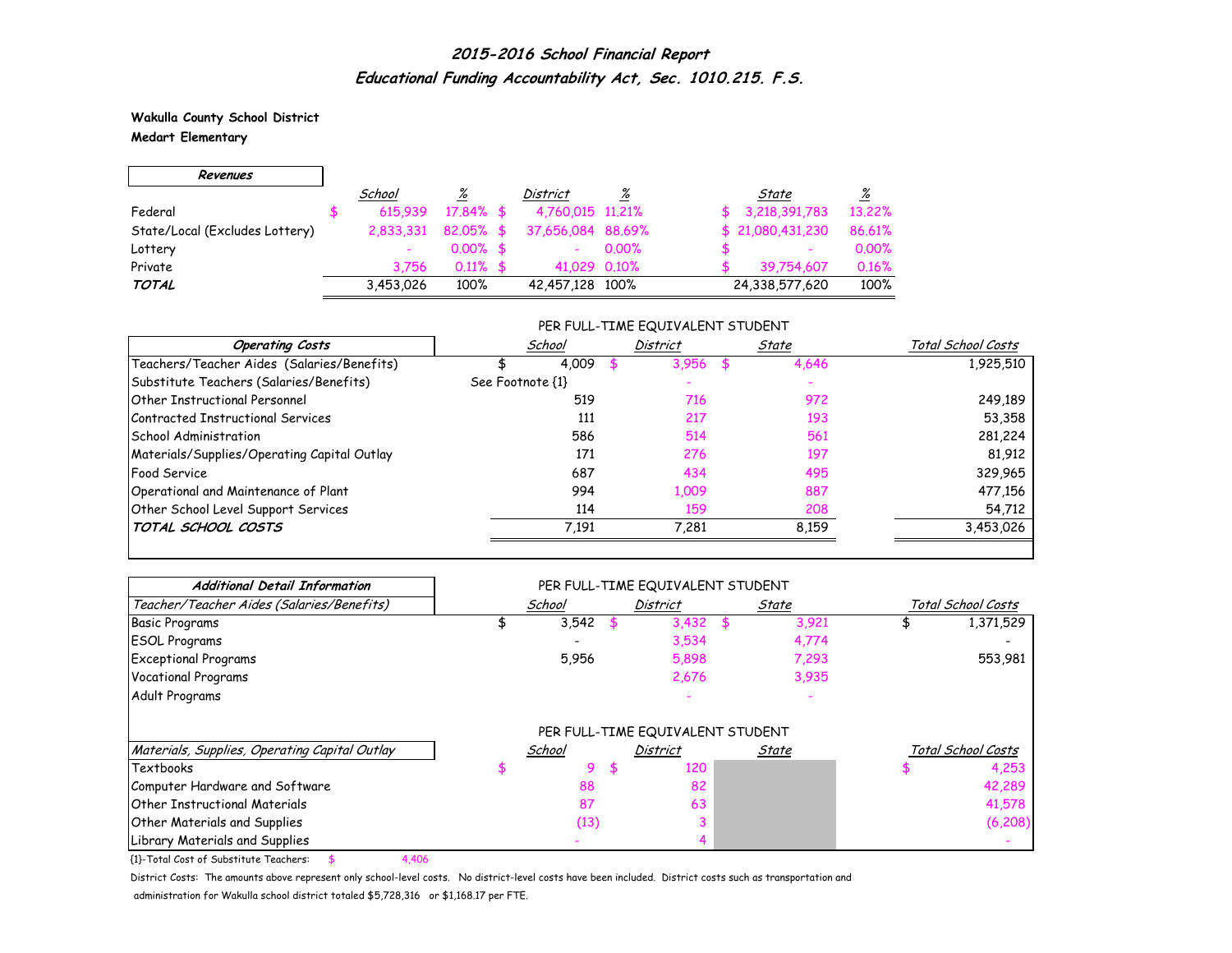**Wakulla County School District Riversprings Middle School**

 $\Gamma$ 

 $\overline{\phantom{0}}$ 

| Revenues                       |           |              |                   |          |                          |          |
|--------------------------------|-----------|--------------|-------------------|----------|--------------------------|----------|
|                                | School    | <u>%</u>     | <b>District</b>   | <u>%</u> | State                    | <u>%</u> |
| Federal                        | 375.187   | $10.10\%$ \$ | 4,760,015 11,21%  |          | 3,218,391,783            | 13.22%   |
| State/Local (Excludes Lottery) | 3.335.971 | 89.80% \$    | 37,656,084 88,69% |          | \$21,080,431,230         | 86.61%   |
| Lottery                        |           | $0.00\%$ \$  |                   | $0.00\%$ | $\overline{\phantom{0}}$ | 0.00%    |
| Private                        | 3.900     | $0.10\%$ \$  | 41.029 0.10%      |          | 39.754.607               | 0.16%    |
| <b>TOTAL</b>                   | 3,715,058 | 100%         | 42,457,128 100%   |          | 24,338,577,620           | 100%     |

### PER FULL-TIME EQUIVALENT STUDENT

| <b>Operating Costs</b>                      | School           | District | State | Total School Costs |
|---------------------------------------------|------------------|----------|-------|--------------------|
| Teachers/Teacher Aides (Salaries/Benefits)  | 3.840            | 3.956    | 4,646 | 1,914,318          |
| Substitute Teachers (Salaries/Benefits)     | See Footnote {1} |          |       |                    |
| Other Instructional Personnel               | 974              | 716      | 972   | 485,702            |
| Contracted Instructional Services           | 139              | 217      | 193   | 69,405             |
| School Administration                       | 364              | 514      | 561   | 181,588            |
| Materials/Supplies/Operating Capital Outlay | 330              | 276      | 197   | 164,377            |
| <b>Food Service</b>                         | 447              | 434      | 495   | 222,728            |
| Operational and Maintenance of Plant        | 1,217            | 1,009    | 887   | 606,778            |
| Other School Level Support Services         | 141              | 159      | 208   | 70,162             |
| TOTAL SCHOOL COSTS                          | 7,452            | 7,281    | 8,159 | 3,715,058          |

| <b>Additional Detail Information</b>          |        |      | PER FULL-TIME EQUIVALENT STUDENT |       |       |                    |
|-----------------------------------------------|--------|------|----------------------------------|-------|-------|--------------------|
| Teacher/Teacher Aides (Salaries/Benefits)     | School |      | <b>District</b>                  | State |       | Total School Costs |
| <b>Basic Programs</b>                         | 3,449  |      | 3,432                            |       | 3,921 | 1,451,098          |
| <b>ESOL Programs</b>                          |        |      | 3,534                            |       | 4,774 |                    |
| <b>Exceptional Programs</b>                   | 5,952  |      | 5,898                            |       | 7,293 | 463,220            |
| <b>Vocational Programs</b>                    |        |      | 2,676                            |       | 3,935 |                    |
| Adult Programs                                |        |      |                                  |       |       |                    |
|                                               |        |      | PER FULL-TIME EQUIVALENT STUDENT |       |       |                    |
| Materials, Supplies, Operating Capital Outlay | School |      | <b>District</b>                  | State |       | Total School Costs |
| Textbooks                                     | 210    | - \$ | 120                              |       |       | 104,501            |
| Computer Hardware and Software                | 83     |      | 82                               |       |       | 41,342             |
| <b>Other Instructional Materials</b>          | 41     |      | 63                               |       |       | 20,589             |
| <b>Other Materials and Supplies</b>           | (4)    |      |                                  |       |       | (2,055)            |
| Library Materials and Supplies                | 8      |      |                                  |       |       | 3,950              |

{1}-Total Cost of Substitute Teachers: \$ 16,960

District Costs: The amounts above represent only school-level costs. No district-level costs have been included. District costs such as transportation and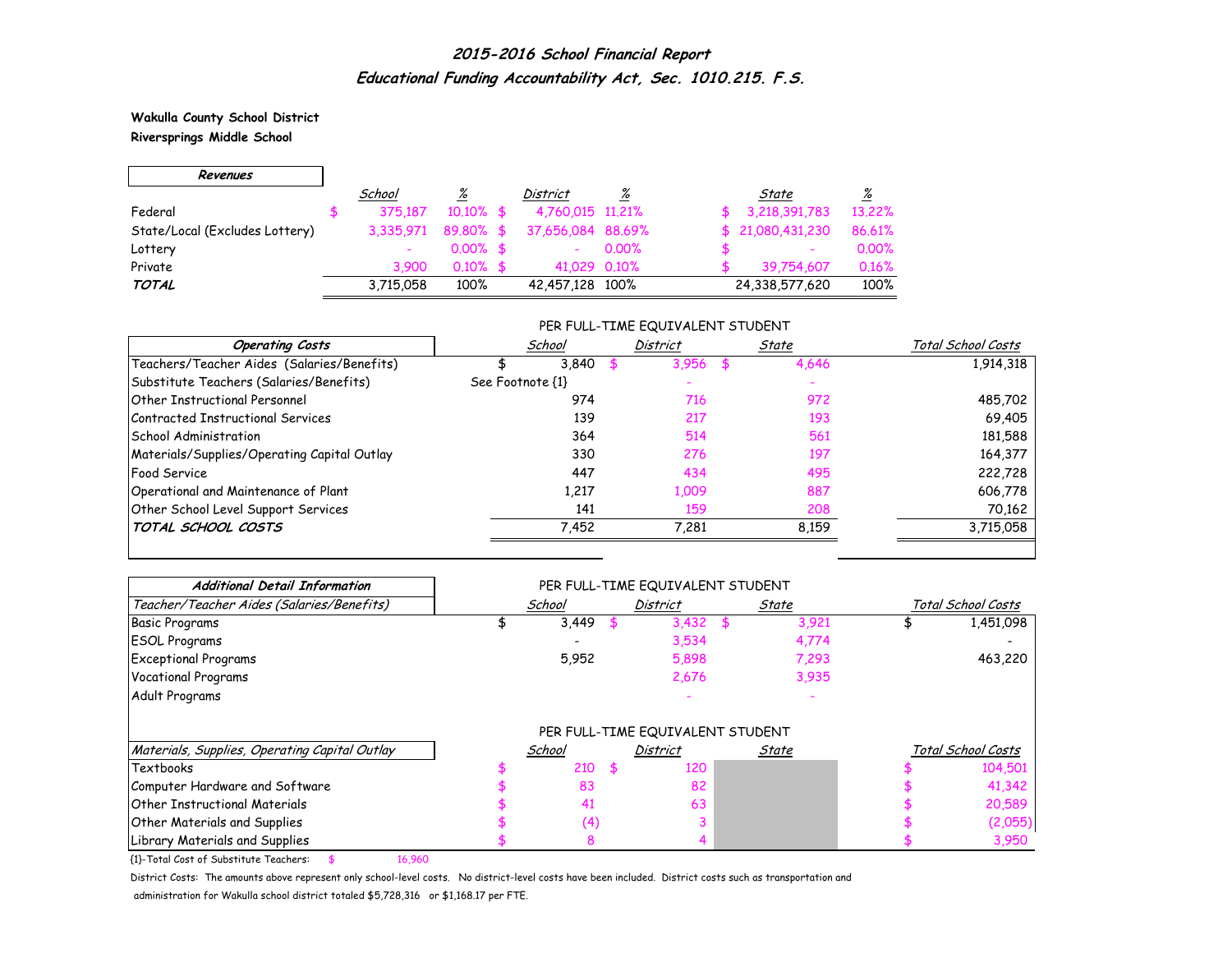**Wakulla County School District Wakulla Institute**

г

| Revenues                       |         |              |                   |          |                          |          |
|--------------------------------|---------|--------------|-------------------|----------|--------------------------|----------|
|                                | School  | <u>%</u>     | <b>District</b>   | %        | State                    | <u>%</u> |
| Federal                        | 40.173  | $6.05\%$ \$  | 4,760,015 11,21%  |          | 3,218,391,783            | 13.22%   |
| State/Local (Excludes Lottery) | 623.599 | $93.92\%$ \$ | 37,656,084 88,69% |          | \$21,080,431,230         | 86.61%   |
| Lottery                        |         | $0.00\%$ \$  |                   | $0.00\%$ | $\overline{\phantom{0}}$ | 0.00%    |
| Private                        | 192     | $0.03\%$ \$  | 41.029 0.10%      |          | 39.754.607               | 0.16%    |
| TOTAL                          | 663.964 | 100%         | 42,457,128 100%   |          | 24,338,577,620           | 100%     |

## PER FULL-TIME EQUIVALENT STUDENT

| <b>Operating Costs</b>                      |                  | School | District | State | Total School Costs |
|---------------------------------------------|------------------|--------|----------|-------|--------------------|
| Teachers/Teacher Aides (Salaries/Benefits)  |                  | 14,848 | 3,956    | 4,646 | 365,272            |
| Substitute Teachers (Salaries/Benefits)     | See Footnote {1} |        |          |       |                    |
| Other Instructional Personnel               |                  | 1,283  | 716      | 972   | 31,551             |
| Contracted Instructional Services           |                  | 388    | 217      | 193   | 9,538              |
| School Administration                       |                  | 5.919  | 514      | 561   | 145,612            |
| Materials/Supplies/Operating Capital Outlay |                  | 785    | 276      | 197   | 19,317             |
| <b>Food Service</b>                         |                  | 462    | 434      | 495   | 11,367             |
| Operational and Maintenance of Plant        |                  | 2,924  | 1,009    | 887   | 71,935             |
| Other School Level Support Services         |                  | 381    | 159      | 208   | 9,372              |
| TOTAL SCHOOL COSTS                          |                  | 26,990 | 7.281    | 8.159 | 663,964            |

| <b>Additional Detail Information</b>          |        |      | PER FULL-TIME EQUIVALENT STUDENT |       |                    |  |
|-----------------------------------------------|--------|------|----------------------------------|-------|--------------------|--|
| Teacher/Teacher Aides (Salaries/Benefits)     | School |      | District                         | State | Total School Costs |  |
| <b>Basic Programs</b>                         | 11,799 |      | 3,432                            | 3,921 | 227,241            |  |
| <b>ESOL Programs</b>                          |        |      | 3,534                            | 4,774 |                    |  |
| <b>Exceptional Programs</b>                   | 25,849 |      | 5,898                            | 7,293 | 138,031            |  |
| <b>Vocational Programs</b>                    |        |      | 2,676                            | 3,935 |                    |  |
| Adult Programs                                |        |      |                                  |       |                    |  |
|                                               |        |      | PER FULL-TIME EQUIVALENT STUDENT |       |                    |  |
| Materials, Supplies, Operating Capital Outlay | School |      | District                         | State | Total School Costs |  |
| Textbooks                                     | 549    | - \$ | 120                              |       | 13,513             |  |
| Computer Hardware and Software                | 35     |      | 82                               |       | 849                |  |
| <b>Other Instructional Materials</b>          | 163    |      | 63                               |       | 3,999              |  |
| Other Materials and Supplies                  | 39     |      |                                  |       | 956                |  |
| Library Materials and Supplies                |        |      |                                  |       |                    |  |

 ${1}$ -Total Cost of Substitute Teachers: \$

District Costs: The amounts above represent only school-level costs. No district-level costs have been included. District costs such as transportation and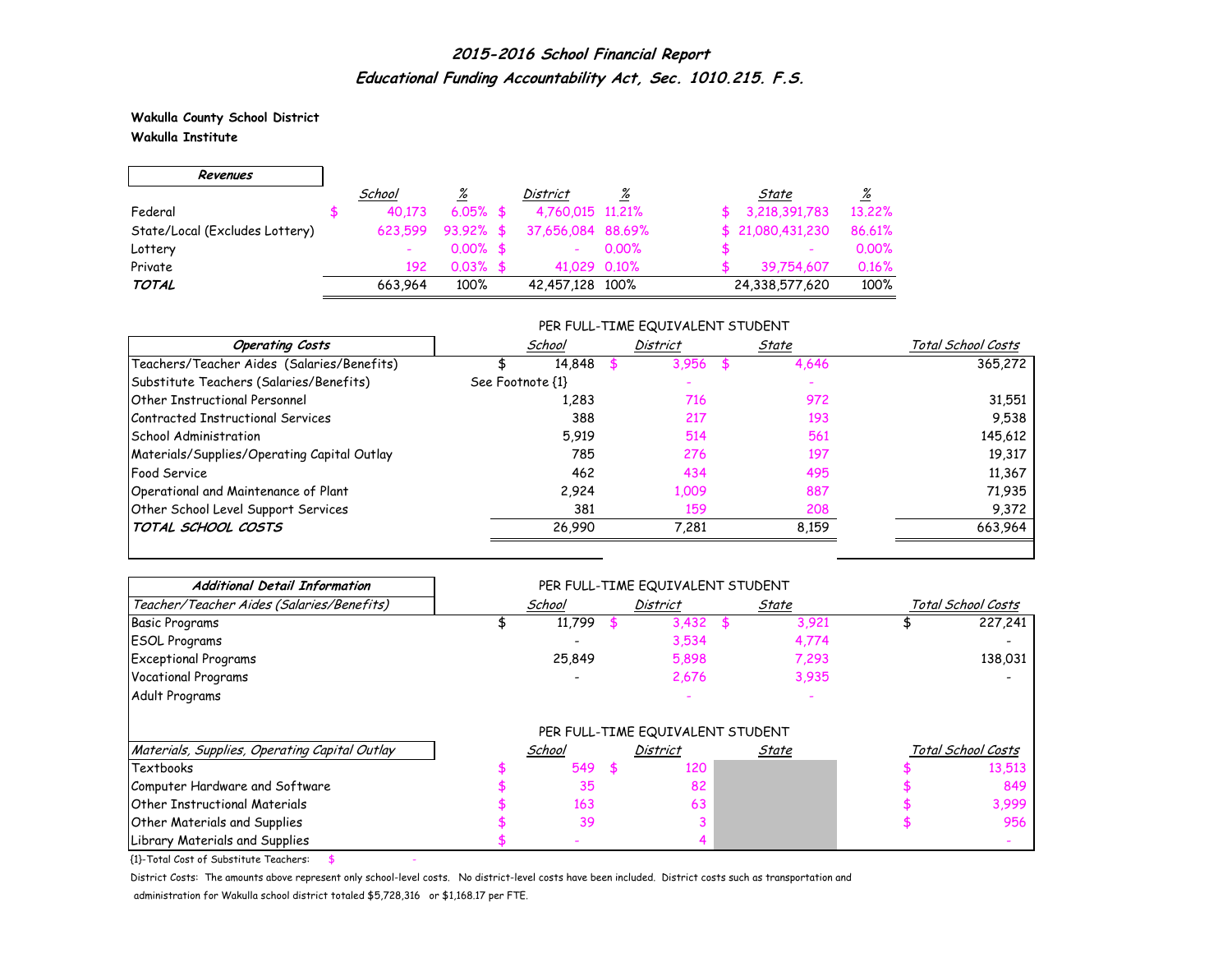**Wakulla County School District Crawfordville Elementary**

 $\Gamma$ 

 $\overline{\phantom{0}}$ 

| Revenues                       |                          |              |                   |          |                                   |
|--------------------------------|--------------------------|--------------|-------------------|----------|-----------------------------------|
|                                | School                   | %            | District          | <u>%</u> | <u>%</u><br>State                 |
| Federal                        | 591.829                  | $16.06\%$ \$ | 4,760,015 11,21%  |          | \$3,218,391,783<br>13.22%         |
| State/Local (Excludes Lottery) | 3.088.785                | $83.82\%$ \$ | 37,656,084 88,69% |          | \$21,080,431,230<br>86.61%        |
| Lottery                        | $\overline{\phantom{a}}$ | $0.00\%$ \$  | ۰                 | $0.00\%$ | 0.00%<br>$\overline{\phantom{a}}$ |
| Private                        | 4.336                    | $0.12\%$ \$  | 41.029 0.10%      |          | 0.16%<br>39.754.607               |
| <b>TOTAL</b>                   | 3,684,950                | 100%         | 42,457,128 100%   |          | 100%<br>24,338,577,620            |

## PER FULL-TIME EQUIVALENT STUDENT

| <b>Operating Costs</b>                      | School           | District | State | Total School Costs |
|---------------------------------------------|------------------|----------|-------|--------------------|
| Teachers/Teacher Aides (Salaries/Benefits)  | 3.877            | 3.956    | 4,646 | 2,149,208          |
| Substitute Teachers (Salaries/Benefits)     | See Footnote {1} |          |       |                    |
| Other Instructional Personnel               | 540              | 716      | 972   | 299,132            |
| Contracted Instructional Services           | 110              | 217      | 193   | 60,989             |
| School Administration                       | 513              | 514      | 561   | 284,653            |
| Materials/Supplies/Operating Capital Outlay | 143              | 276      | 197   | 79,078             |
| <b>Food Service</b>                         | 476              | 434      | 495   | 263,685            |
| Operational and Maintenance of Plant        | 872              | 1,009    | 887   | 483,335            |
| Other School Level Support Services         | 117              | 159      | 208   | 64,870             |
| TOTAL SCHOOL COSTS                          | 6,648            | 7,281    | 8.159 | 3,684,950          |

| <b>Additional Detail Information</b>          |                          |      | PER FULL-TIME EQUIVALENT STUDENT |              |                    |
|-----------------------------------------------|--------------------------|------|----------------------------------|--------------|--------------------|
| Teacher/Teacher Aides (Salaries/Benefits)     | School                   |      | District                         | <u>State</u> | Total School Costs |
| <b>Basic Programs</b>                         | 3,367                    |      | 3,432                            | 3,921        | 1,544,687          |
| <b>ESOL Programs</b>                          | 3,577                    |      | 3,534                            | 4,774        | 11,018             |
| <b>Exceptional Programs</b>                   | 6,416                    |      | 5,898                            | 7,293        | 593,503            |
| <b>Vocational Programs</b>                    | $\overline{\phantom{0}}$ |      | 2,676                            | 3,935        |                    |
| Adult Programs                                |                          |      |                                  |              |                    |
|                                               |                          |      | PER FULL-TIME EQUIVALENT STUDENT |              |                    |
| Materials, Supplies, Operating Capital Outlay | School                   |      | District                         | State        | Total School Costs |
| Textbooks                                     | 21                       | - \$ | 120                              |              | 11,600             |
| Computer Hardware and Software                | 41                       |      | 82                               |              | 22,820             |
| <b>Other Instructional Materials</b>          | 79                       |      | 63                               |              | 43,770             |
| <b>Other Materials and Supplies</b>           |                          |      |                                  |              | 888                |
| Library Materials and Supplies                |                          |      |                                  |              | 3,715              |

{1}-Total Cost of Substitute Teachers: \$ 10,178

District Costs: The amounts above represent only school-level costs. No district-level costs have been included. District costs such as transportation and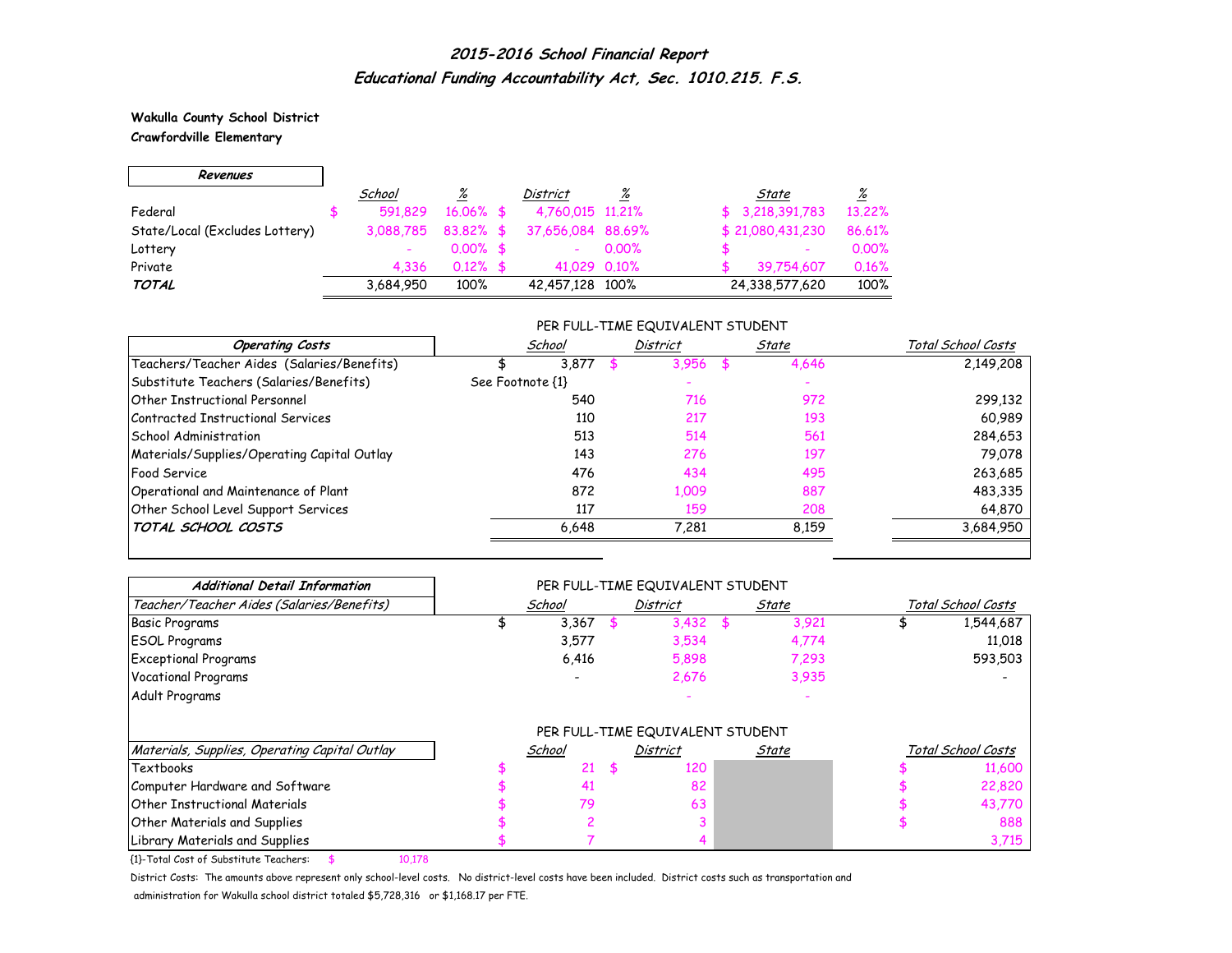**Wakulla County School District Wakulla High School**

 $\Gamma$ 

 $\overline{\phantom{0}}$ 

| Revenues                       |            |              |                   |          |                          |          |
|--------------------------------|------------|--------------|-------------------|----------|--------------------------|----------|
|                                | School     | <u>%</u>     | District          | <u>%</u> | State                    | <u>%</u> |
| Federal                        | 955.165    | $9.53\%$ \$  | 4,760,015 11,21%  |          | \$3,218,391,783          | 13.22%   |
| State/Local (Excludes Lottery) | 9,055,055  | $90.36\%$ \$ | 37,656,084 88,69% |          | \$21,080,431,230         | 86.61%   |
| Lottery                        |            | $0.00\%$ \$  |                   | 0.00%    | $\overline{\phantom{0}}$ | 0.00%    |
| Private                        | 10.991     | $0.11\%$ \$  | 41.029 0.10%      |          | 39.754.607               | 0.16%    |
| <b>TOTAL</b>                   | 10,021,211 | 100%         | 42,457,128 100%   |          | 24,338,577,620           | 100%     |

### PER FULL-TIME EQUIVALENT STUDENT

| <b>Operating Costs</b>                      | School           | <b>District</b> | State | Total School Costs |
|---------------------------------------------|------------------|-----------------|-------|--------------------|
| Teachers/Teacher Aides (Salaries/Benefits)  | 3,577            | 3,956           | 4,646 | 5,025,892          |
| Substitute Teachers (Salaries/Benefits)     | See Footnote {1} |                 |       |                    |
| Other Instructional Personnel               | 944              | 716             | 972   | 1,326,957          |
| Contracted Instructional Services           | 331              | 217             | 193   | 465,091            |
| School Administration                       | 279              | 514             | 561   | 392,601            |
| Materials/Supplies/Operating Capital Outlay | 431              | 276             | 197   | 605,826            |
| <b>Food Service</b>                         | 297              | 434             | 495   | 417,248            |
| Operational and Maintenance of Plant        | 1.036            | 1,009           | 887   | 1,455,123          |
| Other School Level Support Services         | 237              | 159             | 208   | 332,473            |
| TOTAL SCHOOL COSTS                          | 7.132            | 7,281           | 8,159 | 10,021,211         |

| <b>Additional Detail Information</b>          |        |      | PER FULL-TIME EQUIVALENT STUDENT |       |                    |
|-----------------------------------------------|--------|------|----------------------------------|-------|--------------------|
| Teacher/Teacher Aides (Salaries/Benefits)     | School |      | <b>District</b>                  | State | Total School Costs |
| <b>Basic Programs</b>                         | 3,298  |      | 3,432                            | 3,921 | 3,398,021          |
| <b>ESOL Programs</b>                          | 3,076  |      | 3,534                            | 4,774 | 892                |
| <b>Exceptional Programs</b>                   | 5,606  |      | 5,898                            | 7,293 | 1,196,251          |
| <b>Vocational Programs</b>                    | 2,676  |      | 2,676                            | 3,935 | 430,728            |
| Adult Programs                                |        |      |                                  |       |                    |
|                                               |        |      | PER FULL-TIME EQUIVALENT STUDENT |       |                    |
| Materials, Supplies, Operating Capital Outlay | School |      | <b>District</b>                  | State | Total School Costs |
| Textbooks                                     | 230    | - \$ | 120                              |       | 323,120            |
| Computer Hardware and Software                | 120    |      | 82                               |       | 168,519            |
| <b>Other Instructional Materials</b>          | 83     |      | 63                               |       | 117,290            |
| <b>Other Materials and Supplies</b>           | (2)    |      |                                  |       | (3, 103)           |
| Library Materials and Supplies                |        |      |                                  |       | 2,492              |

{1}-Total Cost of Substitute Teachers: \$ 59,798

District Costs: The amounts above represent only school-level costs. No district-level costs have been included. District costs such as transportation and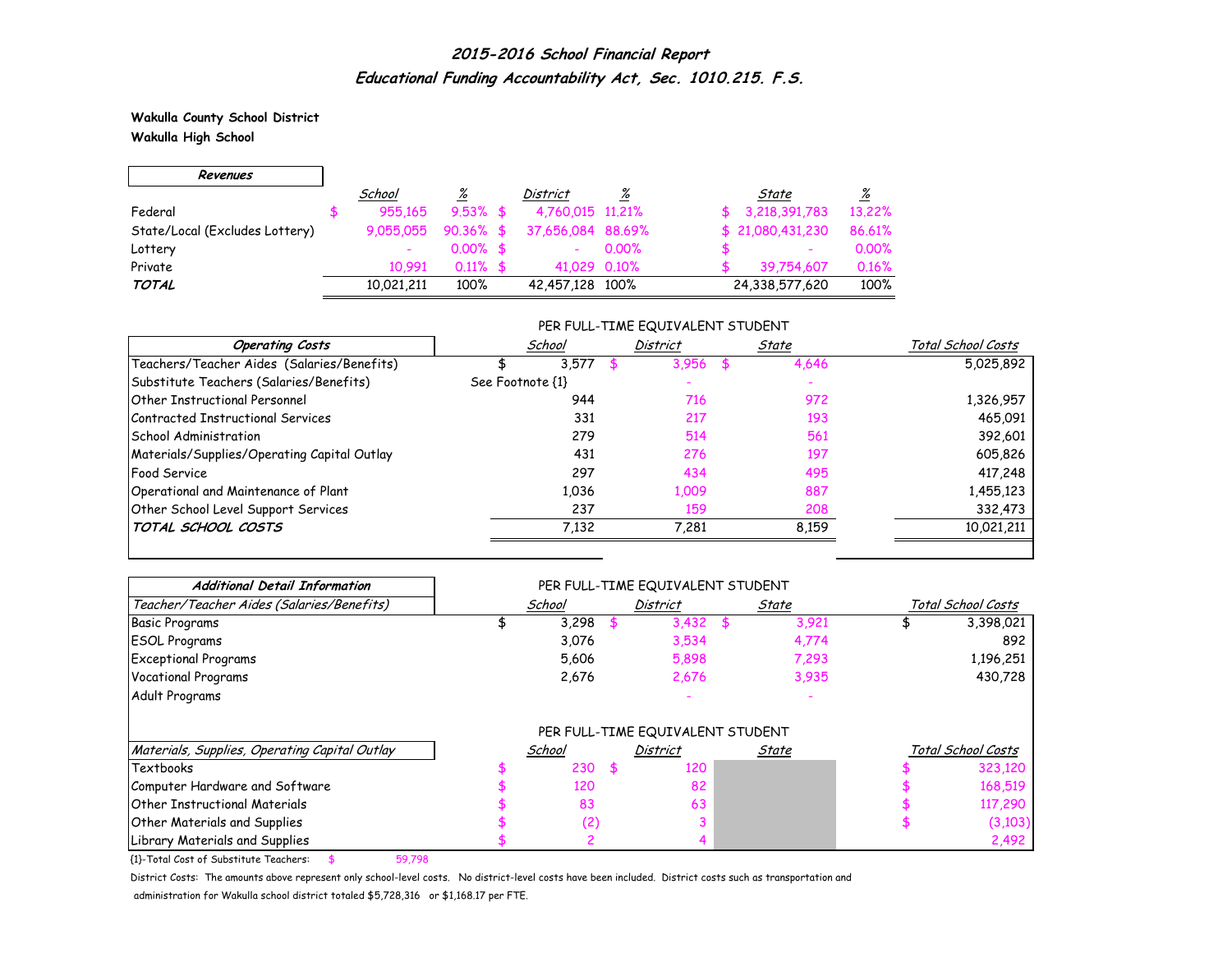**Wakulla County School District Wakulla Middle School**

 $\Gamma$ 

 $\overline{\phantom{0}}$ 

| Revenues                       |           |              |                   |          |                  |          |
|--------------------------------|-----------|--------------|-------------------|----------|------------------|----------|
|                                | School    | <u>%</u>     | District          | <u>%</u> | State            | <u>%</u> |
| Federal                        | 482,427   | $11.72\%$ \$ | 4,760,015 11,21%  |          | 3,218,391,783    | 13.22%   |
| State/Local (Excludes Lottery) | 3.628.845 | 88.16% \$    | 37,656,084 88,69% |          | \$21,080,431,230 | 86.61%   |
| Lottery                        |           | $0.00\%$ \$  |                   | 0.00%    | ٠                | 0.00%    |
| Private                        | 4.747     | $0.12\%$ \$  | 41.029 0.10%      |          | 39.754.607       | 0.16%    |
| <b>TOTAL</b>                   | 4,116,019 | 100%         | 42,457,128 100%   |          | 24,338,577,620   | 100%     |

### PER FULL-TIME EQUIVALENT STUDENT

| <b>Operating Costs</b>                      | School           | <b>District</b> | State | Total School Costs |
|---------------------------------------------|------------------|-----------------|-------|--------------------|
| Teachers/Teacher Aides (Salaries/Benefits)  | 3.701            | 3,956           | 4,646 | 2,246,228          |
| Substitute Teachers (Salaries/Benefits)     | See Footnote {1} |                 |       |                    |
| <b>Other Instructional Personnel</b>        | 644              | 716             | 972   | 390,949            |
| Contracted Instructional Services           | 118              | 217             | 193   | 71,420             |
| School Administration                       | 515              | 514             | 561   | 312,563            |
| Materials/Supplies/Operating Capital Outlay | 320              | 276             | 197   | 194,217            |
| <b>Food Service</b>                         | 352              | 434             | 495   | 213,540            |
| Operational and Maintenance of Plant        | 1.009            | 1,009           | 887   | 612,272            |
| Other School Level Support Services         | 123              | 159             | 208   | 74,830             |
| TOTAL SCHOOL COSTS                          | 6,782            | 7,281           | 8,159 | 4,116,019          |

| <b>Additional Detail Information</b>          |        |      | PER FULL-TIME EQUIVALENT STUDENT |       |  |                    |
|-----------------------------------------------|--------|------|----------------------------------|-------|--|--------------------|
| Teacher/Teacher Aides (Salaries/Benefits)     | School |      | <b>District</b>                  | State |  | Total School Costs |
| <b>Basic Programs</b>                         | 3,254  |      | 3,432                            | 3,921 |  | 1,653,051          |
| <b>ESOL Programs</b>                          |        |      | 3,534                            | 4,774 |  |                    |
| <b>Exceptional Programs</b>                   | 5,994  |      | 5,898                            | 7,293 |  | 593,177            |
| <b>Vocational Programs</b>                    |        |      | 2,676                            | 3,935 |  |                    |
| Adult Programs                                |        |      |                                  |       |  |                    |
|                                               |        |      | PER FULL-TIME EQUIVALENT STUDENT |       |  |                    |
| Materials, Supplies, Operating Capital Outlay | School |      | District                         | State |  | Total School Costs |
| Textbooks                                     | 211    | - \$ | 120                              |       |  | 128,027            |
| Computer Hardware and Software                | 73     |      | 82                               |       |  | 44,448             |
| <b>Other Instructional Materials</b>          | 33     |      | 63                               |       |  | 19,797             |
| <b>Other Materials and Supplies</b>           |        |      |                                  |       |  | 1,945              |
| Library Materials and Supplies                |        |      |                                  |       |  | 2,337              |

{1}-Total Cost of Substitute Teachers: \$ 15,569

District Costs: The amounts above represent only school-level costs. No district-level costs have been included. District costs such as transportation and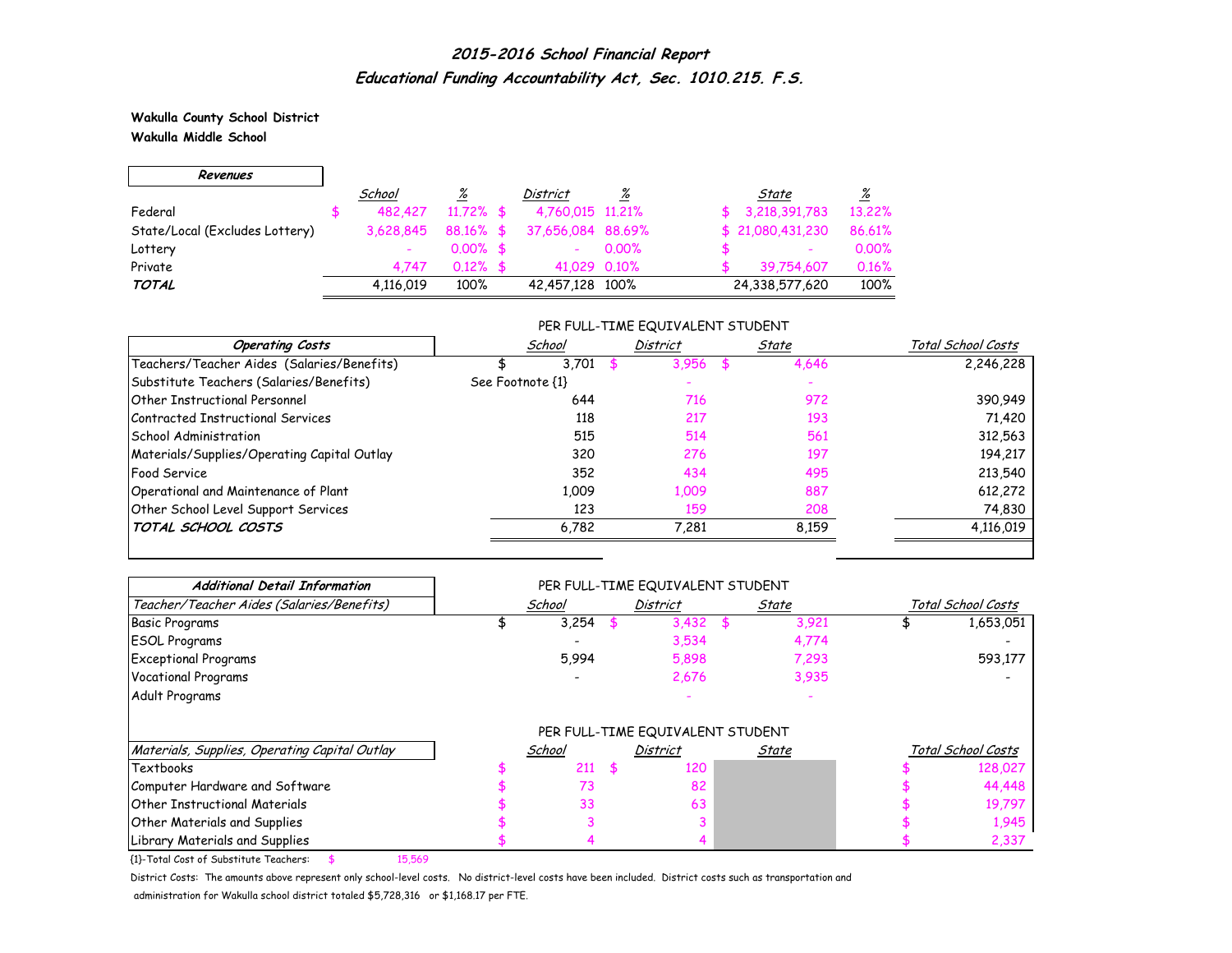**Wakulla County School District Shadeville Elementary**

 $\Gamma$ 

 $\overline{\phantom{0}}$ 

| Revenues                       |           |              |                   |          |                          |          |
|--------------------------------|-----------|--------------|-------------------|----------|--------------------------|----------|
|                                | School    | <u>%</u>     | District          | <u>%</u> | State                    | <u>%</u> |
| Federal                        | 634.078   | $16.67\%$ \$ | 4,760,015 11,21%  |          | 3,218,391,783            | 13.22%   |
| State/Local (Excludes Lottery) | 3,164,824 | $83.19%$ \$  | 37,656,084 88,69% |          | \$21,080,431,230         | 86.61%   |
| Lottery                        |           | $0.00\%$ \$  |                   | $0.00\%$ | $\overline{\phantom{a}}$ | 0.00%    |
| Private                        | 5.611     | $0.15\%$ \$  | 41.029 0.10%      |          | 39.754.607               | 0.16%    |
| <b>TOTAL</b>                   | 3,804,513 | 100%         | 42,457,128 100%   |          | 24,338,577,620           | 100%     |

### PER FULL-TIME EQUIVALENT STUDENT

| <b>Operating Costs</b>                      | School           | <b>District</b> | State | Total School Costs |
|---------------------------------------------|------------------|-----------------|-------|--------------------|
| Teachers/Teacher Aides (Salaries/Benefits)  | 3.900            | 3,956           | 4,646 | 2,213,917          |
| Substitute Teachers (Salaries/Benefits)     | See Footnote {1} |                 |       |                    |
| Other Instructional Personnel               | 530              | 716             | 972   | 301,000            |
| Contracted Instructional Services           | 112              | 217             | 193   | 63,708             |
| School Administration                       | 561              | 514             | 561   | 318,634            |
| Materials/Supplies/Operating Capital Outlay | 151              | 276             | 197   | 85,882             |
| <b>Food Service</b>                         | 466              | 434             | 495   | 264,545            |
| Operational and Maintenance of Plant        | 865              | 1,009           | 887   | 491,037            |
| Other School Level Support Services         | 116              | 159             | 208   | 65,790             |
| TOTAL SCHOOL COSTS                          | 6,701            | 7,281           | 8,159 | 3,804,513          |

| <b>Additional Detail Information</b>          |        | PER FULL-TIME EQUIVALENT STUDENT |              |                    |
|-----------------------------------------------|--------|----------------------------------|--------------|--------------------|
| Teacher/Teacher Aides (Salaries/Benefits)     | School | <b>District</b>                  | <u>State</u> | Total School Costs |
| <b>Basic Programs</b>                         | 3,449  | 3,432                            | 3,921        | 1,640,712          |
| <b>ESOL Programs</b>                          |        | 3,534                            | 4,774        |                    |
| <b>Exceptional Programs</b>                   | 6,232  | 5,898                            | 7,293        | 573,205            |
| <b>Vocational Programs</b>                    |        | 2,676                            | 3,935        |                    |
| Adult Programs                                |        |                                  |              |                    |
|                                               |        | PER FULL-TIME EQUIVALENT STUDENT |              |                    |
| Materials, Supplies, Operating Capital Outlay | School | District                         | State        | Total School Costs |
| Textbooks                                     | 4      | 120                              |              | 2,177              |
| Computer Hardware and Software                | 95     | 82                               |              | 53,720             |
| <b>Other Instructional Materials</b>          | 58     | 63                               |              | 32,876             |
| <b>Other Materials and Supplies</b>           | (5)    |                                  |              | (2,891)            |
| Library Materials and Supplies                |        |                                  |              | 3,104              |

{1}-Total Cost of Substitute Teachers: \$ 12,335

District Costs: The amounts above represent only school-level costs. No district-level costs have been included. District costs such as transportation and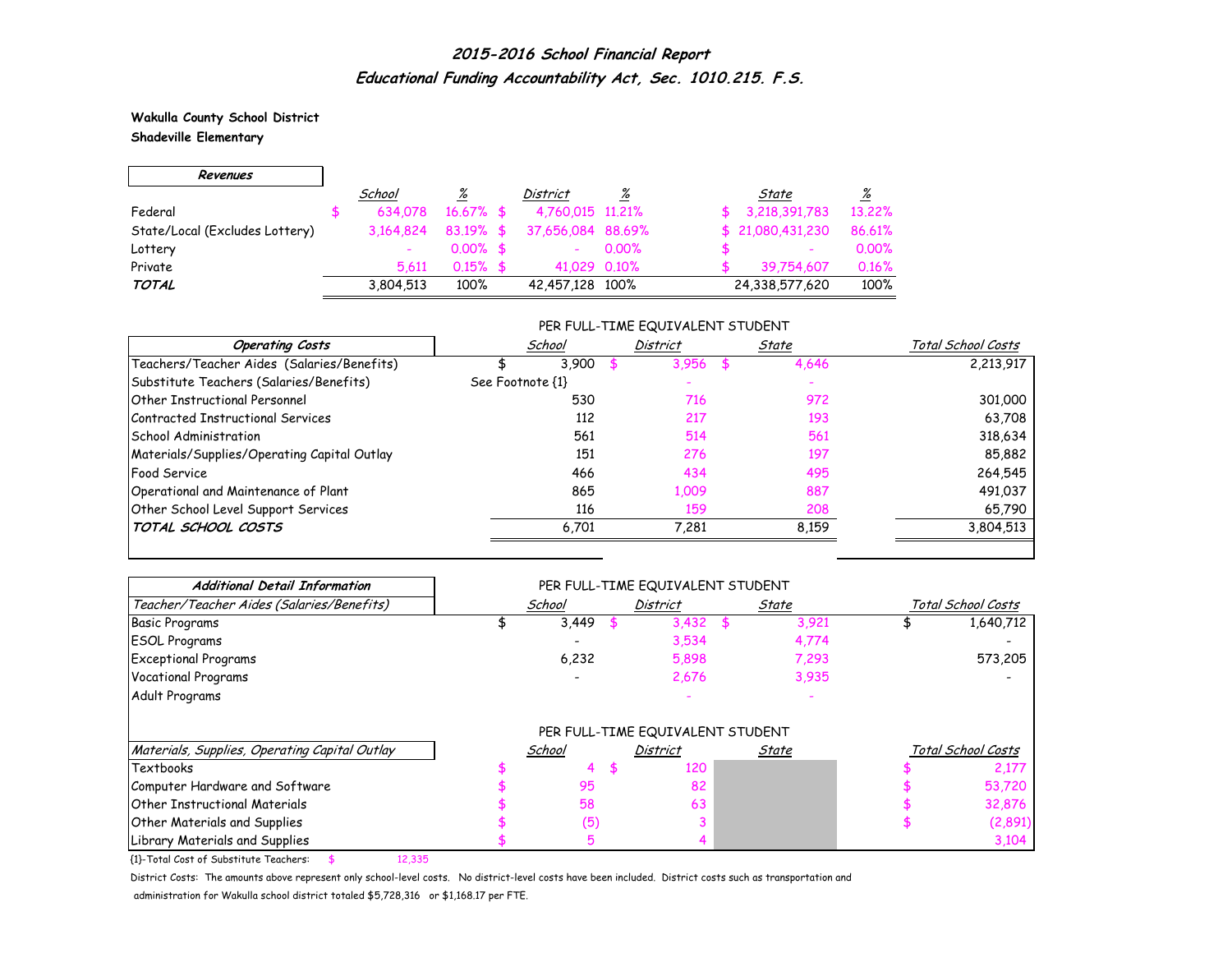**Wakulla County School District Riversink Elementary**

г

| Revenues                       |           |              |                   |          |                          |          |
|--------------------------------|-----------|--------------|-------------------|----------|--------------------------|----------|
|                                | School    | <u>%</u>     | District          | <u>%</u> | State                    | <u>%</u> |
| Federal                        | 588.398   | $17.24\%$ \$ | 4,760,015 11,21%  |          | 3,218,391,783            | 13.22%   |
| State/Local (Excludes Lottery) | 2.820.858 | $82.66\%$ \$ | 37,656,084 88,69% |          | \$21,080,431,230         | 86.61%   |
| Lottery                        |           | $0.00\%$ \$  |                   | $0.00\%$ | $\overline{\phantom{0}}$ | 0.00%    |
| Private                        | 3.521     | $0.10\%$ \$  | 41,029 0,10%      |          | 39.754.607               | 0.16%    |
| <b>TOTAL</b>                   | 3,412,777 | 100%         | 42,457,128 100%   |          | 24,338,577,620           | 100%     |

## PER FULL-TIME EQUIVALENT STUDENT

| <b>Operating Costs</b>                      | School           | <b>District</b> | State | Total School Costs |
|---------------------------------------------|------------------|-----------------|-------|--------------------|
| Teachers/Teacher Aides (Salaries/Benefits)  | 4,393            | 3,956           | 4,646 | 1,977,121          |
| Substitute Teachers (Salaries/Benefits)     | See Footnote {1} |                 |       |                    |
| Other Instructional Personnel               | 702              | 716             | 972   | 316,068            |
| Contracted Instructional Services           | 129              | 217             | 193   | 58,228             |
| School Administration                       | 604              | 514             | 561   | 271,679            |
| Materials/Supplies/Operating Capital Outlay | 182              | 276             | 197   | 81,842             |
| <b>Food Service</b>                         | 499              | 434             | 495   | 224,659            |
| Operational and Maintenance of Plant        | 933              | 1,009           | 887   | 420,013            |
| Other School Level Support Services         | 140              | 159             | 208   | 63,167             |
| TOTAL SCHOOL COSTS                          | 7,582            | 7,281           | 8,159 | 3,412,777          |

| <b>Additional Detail Information</b>          |        | PER FULL-TIME EQUIVALENT STUDENT |              |                    |
|-----------------------------------------------|--------|----------------------------------|--------------|--------------------|
| Teacher/Teacher Aides (Salaries/Benefits)     | School | <b>District</b>                  | <u>State</u> | Total School Costs |
| <b>Basic Programs</b>                         | 3,579  | 3,432                            | 3,921        | 1,244,997          |
| <b>ESOL Programs</b>                          |        | 3,534                            | 4,774        |                    |
| <b>Exceptional Programs</b>                   | 7,160  | 5,898                            | 7,293        | 732,124            |
| <b>Vocational Programs</b>                    |        | 2,676                            | 3,935        |                    |
| Adult Programs                                |        |                                  |              |                    |
|                                               |        | PER FULL-TIME EQUIVALENT STUDENT |              |                    |
| Materials, Supplies, Operating Capital Outlay | School | District                         | State        | Total School Costs |
| Textbooks                                     | 5      | 120                              |              | 2,208              |
| Computer Hardware and Software                | 63     | 82                               |              | 28,313             |
| Other Instructional Materials                 | 58     | 63                               |              | 26,283             |
| Other Materials and Supplies                  | 56     |                                  |              | 25,038             |
| Library Materials and Supplies                |        |                                  |              | 2,920              |

{1}-Total Cost of Substitute Teachers: \$ 11,076

District Costs: The amounts above represent only school-level costs. No district-level costs have been included. District costs such as transportation and